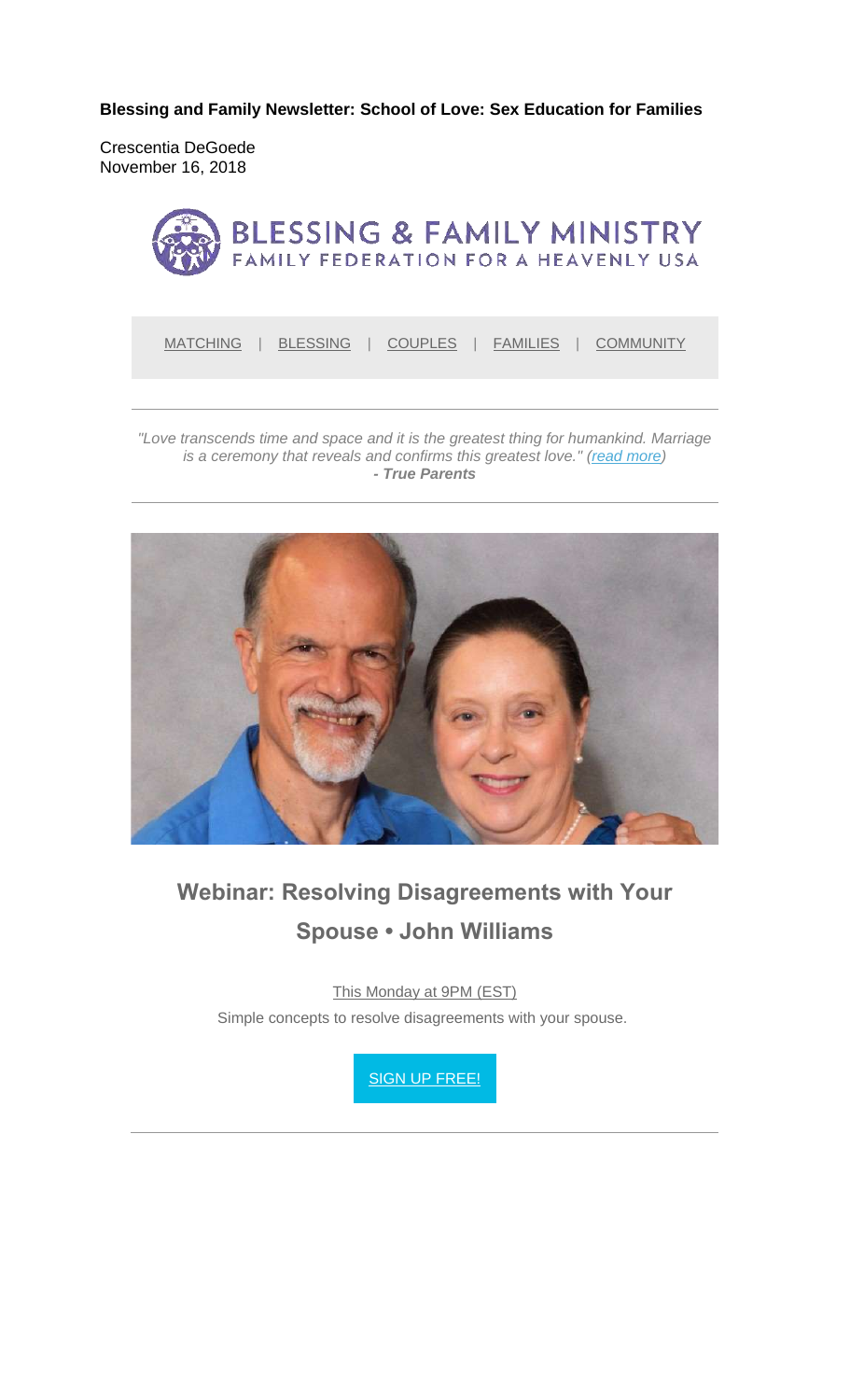

# **School of Love: Sex Education for Families • #GivingTuesday**

*School of Love* is a family-driven sex education curriculum to help families have natural, ongoing conversations about love and sex in the home. Stay tuned for High Noon's #GivingTuesday campaign starting next week!

#### CHECK IT OUT





## **How to Explain the Blessing in Plain English**

*More Than Marriage* by Heather Thalheimer is a powerful booklet about the Marriage Blessing. Get your free download or buy a hardcopy!

GET YOUR COPY



## **Navigating the Holidays as a New Couple**

Here are several practical tips to make celebrating the holidays a little less stressful and a lot more enjoyable as a couple...

#### READ ARTICLE



## **Technology as a Tool to Strengthen Self-Control**

#### Myrna Lapres

Self-control is like a muscle that can be strengthened and improved. Technology is a great tool to strengthen selfcontrol...